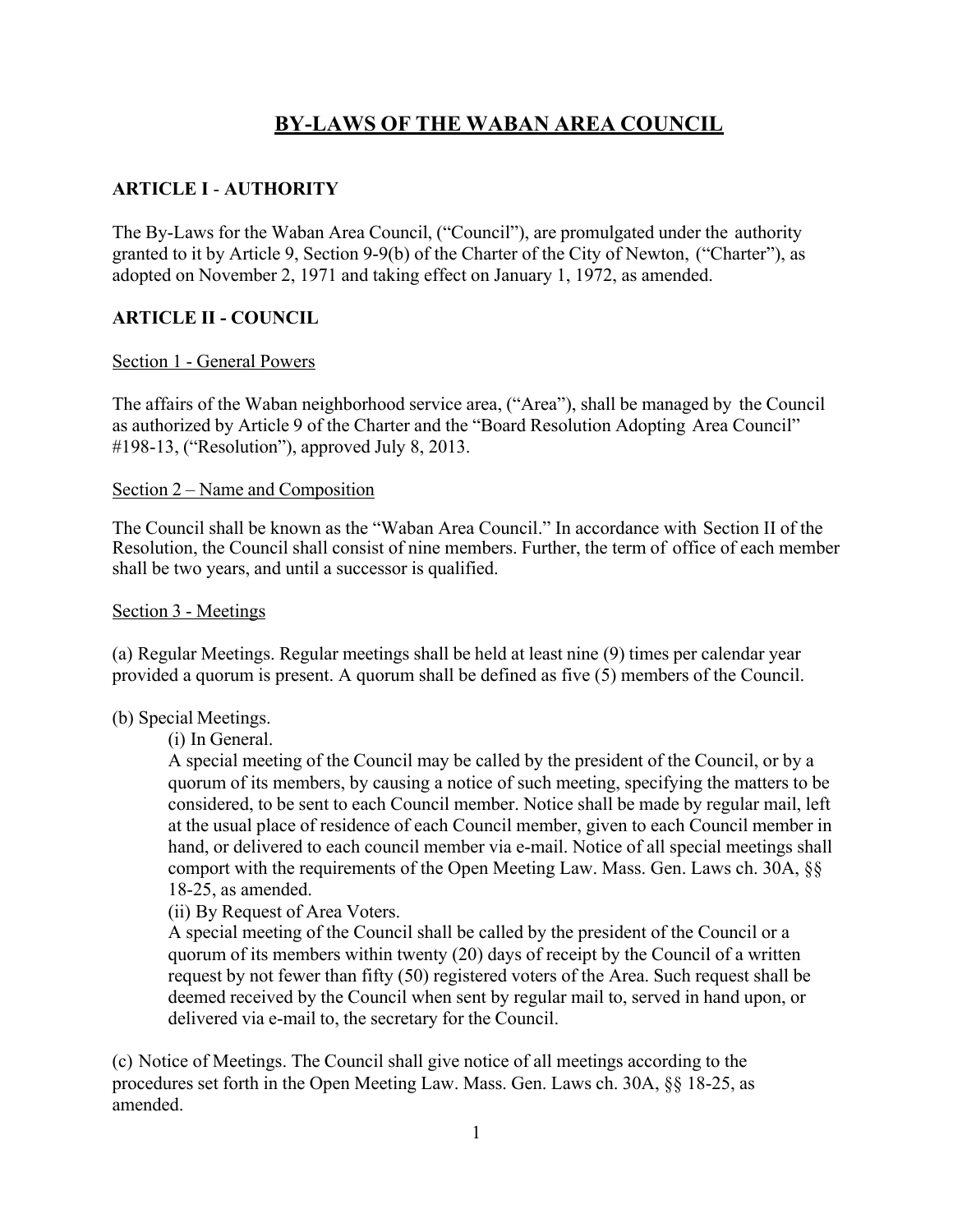(d) Manner of Acting. While a quorum is present at a meeting, any action may be taken by a majority vote of the Council members present, except as otherwise provided by law, ordinance or these By-Laws.

(e) Records. The Council shall maintain accurate records setting forth any action or actions taken at each meeting, and make available a summary of all matters voted in the manner required by the Open Meeting Law. Mass. Gen. Laws ch. 30A, §§ 18-25, as amended.

(f) Conduct of Meetings. Where applicable and not in conflict with any law or ordinance, procedures for the meetings of the Council shall be governed by Roberts Rules of Order as most recently revised and amended.

## Section 4 – Officers

The officers of the Council shall be president, vice president, secretary and treasurer. The officers shall be elected by the Council from among its members at the first regular meeting of each calendar year and shall hold office until the first regular meeting of the subsequent calendar year and until their successors have been elected.

(a) President and Vice President.

(i) The president, or if absent, the vice president, shall preside over all meetings of the Council. In the absence of both, a temporary presiding officer shall be elected from among the members present.

(ii) The president shall exercise general supervision over all of the affairs of the Council.

(iii) The president shall be a member ex-officio of all committees but shall not be counted

in determining a quorum if serving on a committee only as a member ex-officio.

(iv) In the absence of the president, the vice president may act in his or her stead.

#### (b) Secretary.

(i) The secretary of the Council shall:

(1) maintain a complete and accurate record of all proceedings and correspondence of the Council;

(2) comply with Sections 3 (c) and (e) of this Article;

(3) post and file notices of meetings as may be required, and in the manner required;

(4) shall make at the end of every calendar year an annual report of the Council's activities to the Board of Alderman as required by Section 9-10 of the Charter, which report shall be open to the public, and

(5) perform all other duties usually appertaining to the office of secretary.

(ii) In the absence or incapacity of the secretary, any power which he or she may have may be delegated by the Council to one of its members.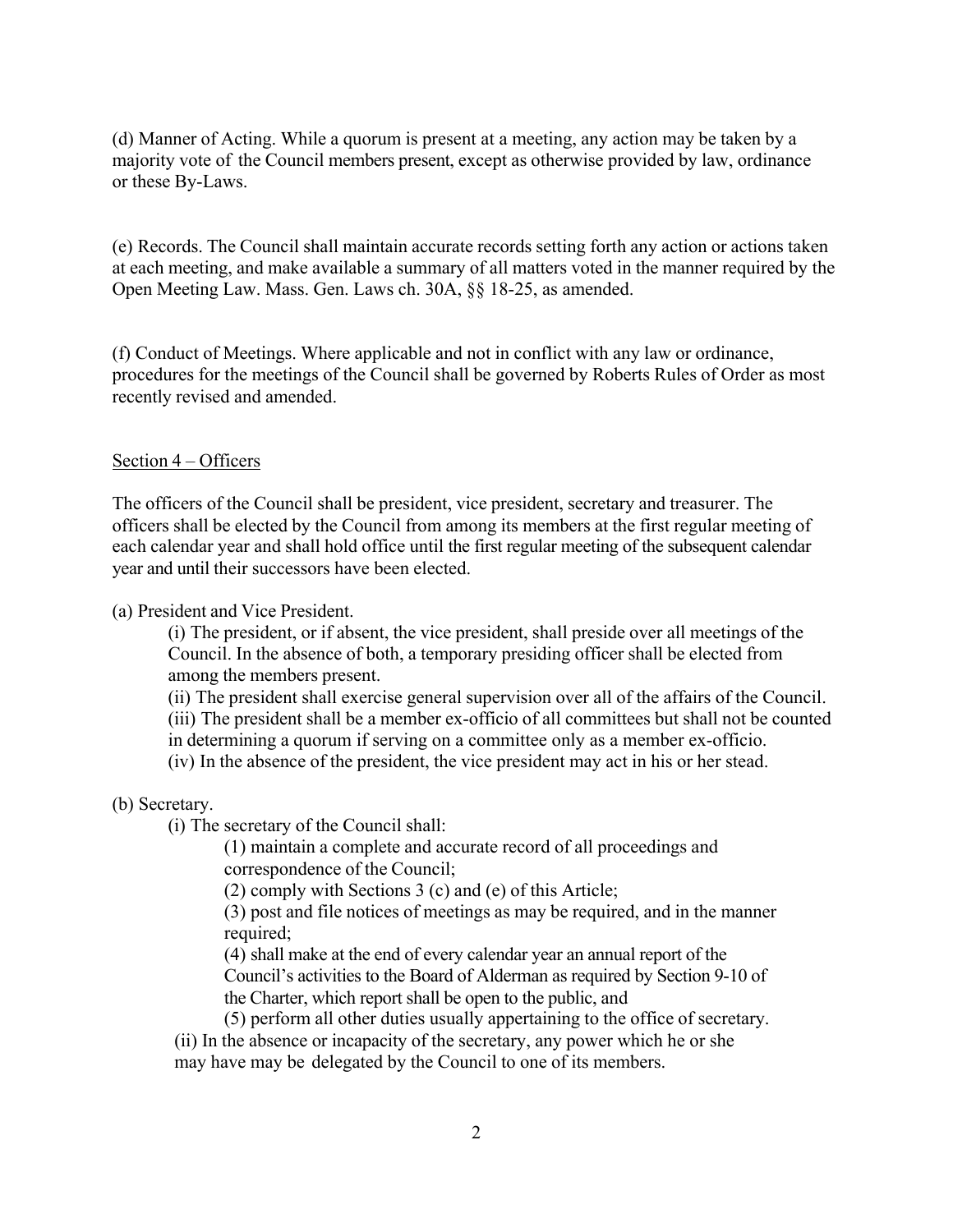(c) Treasurer.

(i) The treasurer of the Council shall:

(1) give bond, if required by the Council;

(2) make payments only for bills properly approved by the Council and as otherwise authorized by law;

(3) keep complete and accurate financial records of the activities of the Council which shall be subject to City audit as required by Article 9, Section 9-11 of the Charter or as otherwise required by law;

(4) submit a financial report to the Council at the end of every calendar year.

(ii) In the absence or incapacity of the treasurer, any power which he or she may have may be delegated by the Council to one of its members.

(d) Removal from Office. Any officer may be removed, either with or without cause, by twothirds (2/3) vote of the Council, at any regular or special meeting.

(e) Resignation. Any officer may resign at any time by giving written notice to any member of the Council. Written notice shall include written notice given by electronic means. Any such resignation shall take effect upon the date of the receipt of such notice, or at any later time specified therein. Acceptance of such resignation shall not be necessary to make it effective.

## Section 5 - Vacancies

In the event of a vacancy on the Council, the Council shall elect, by vote of two-thirds (2/3) of the remaining members, a person to fill such vacancy from among Area residents.

# Section 6 – Debt

The Council shall not incur any debt or liability exceeding the net assets of the Council.

#### Section 7 - Legal Opinions

The Council shall consult with the City Solicitor on matters of law to the same extent as such consultation is required of City officers, departments, agencies, boards and commissions, pursuant to Section 15-2(e) of the Revised Ordinances of the City of Newton.

# **ARTICLE III - COMMITTEES**

The Council may establish committees from time to time as it deems necessary and in the best interests of the Area, to report to it on subjects requiring investigation, or for such purposes as the Council may consider appropriate. Committee membership need not be limited to members of the Council. Meetings of any committee established hereunder are subject to the requirements of the Open Meeting Law. Mass. Gen. Laws. ch. 30A §§ 18-25, as amended, to the extent provided therein.